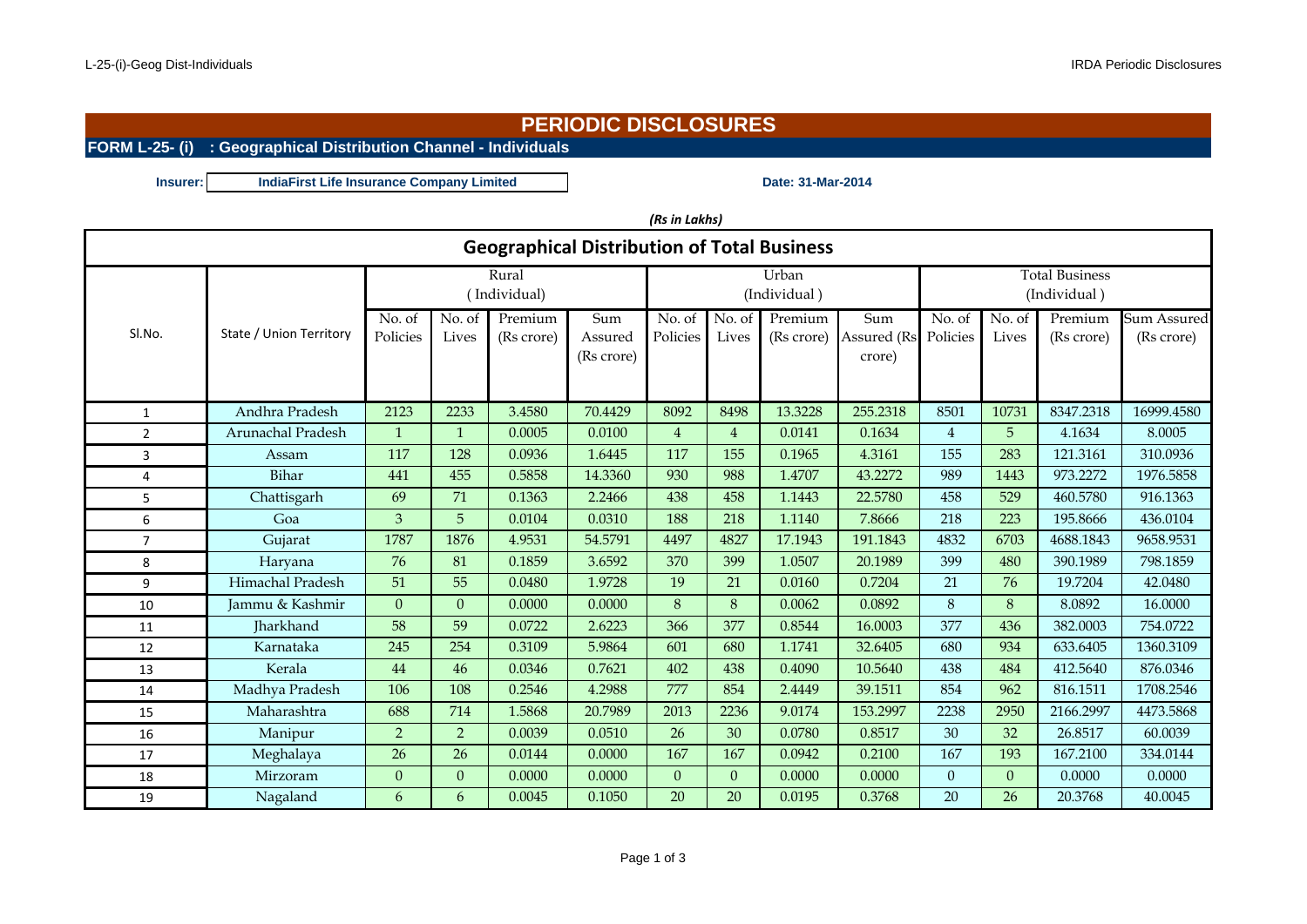#### **PERIODIC DISCLOSURES**

#### **FORM L-25- (i) : Geographical Distribution Channel - Individuals**

| 20 | Orissa                       | 95             | 99             | 0.2027    | 3.7583    | 1330     | 1410           | 2.7403  | 36.8230   | 1410           | 1509     | 1366.8230 | 2820.2027  |
|----|------------------------------|----------------|----------------|-----------|-----------|----------|----------------|---------|-----------|----------------|----------|-----------|------------|
| 21 | Punjab                       | 126            | 127            | 0.1967    | 2.8233    | 316      | 376            | 0.4993  | 13.1706   | 376            | 503      | 329.1706  | 752.1967   |
| 22 | Rajasthan                    | 2590           | 2650           | 2.4550    | 43.3725   | 4772     | 4993           | 5.4187  | 114.5155  | 4995           | 7643     | 4886.5155 | 9988.4550  |
| 23 | Sikkim                       | 0              | 0              | 0.0000    | 0.0000    | 2        | 2              | 0.0150  | 0.0555    | $\overline{2}$ | 2        | 2.0555    | 4.0000     |
| 24 | Tamil Nadu                   | 55             | 64             | 0.0890    | 1.5234    | 713      | 787            | 3.1720  | 35.5148   | 787            | 851      | 748.5148  | 1574.0890  |
| 25 | Tripura                      | $\overline{2}$ | 2              | 0.0013    | 0.0450    |          |                | 0.0004  | 0.5000    |                | 3        | 1.5000    | 2.0013     |
| 26 | Uttar Pradesh                | 3274           | 3330           | 3.0890    | 58.7170   | 5859     | 6167           | 8.0226  | 160.3428  | 6170           | 9497     | 6019.3428 | 12337.0890 |
| 27 | UttraKhand                   | 174            | 181            | 0.2945    | 9.2821    | 368      | 394            | 0.6994  | 17.6578   | 394            | 575      | 385.6578  | 788.2945   |
| 28 | <b>West Bengal</b>           | 106            | 111            | 0.2301    | 3.5235    | 783      | 874            | 2.5235  | 30.6716   | 874            | 985      | 813.6716  | 1748.2301  |
| 29 | Andaman & Nicobar<br>Islands | 3              | 5              | 0.0031    | 0.0327    | 12       | 23             | 0.0198  | 0.3539    | 23             | 28       | 12.3539   | 46.0031    |
|    |                              |                |                |           |           |          |                |         |           |                |          |           |            |
| 30 | Chandigarh                   | 0              | 0              | 0.0000    | 0.0000    | 25       | 25             | 0.0333  | 1.9598    | 25             | 25       | 26.9598   | 50.0000    |
| 31 | Dadra & Nagrahaveli          |                |                | 0.0050    | 0.0800    | 17       | 23             | 0.0502  | 1.1075    | 23             | 24       | 18.1075   | 46.0050    |
| 32 | Daman & Diu                  | $\overline{2}$ | $\overline{2}$ | 0.0099    | 0.0124    | 5        | $\overline{4}$ | 0.0142  | 0.5700    | $\overline{4}$ | 6        | 5.5700    | 8.0099     |
| 33 | Delhi                        | $-1$           | 0              | $-0.0001$ | $-0.0020$ | 774      | 887            | 3.1692  | 49.6991   | 887            | 887      | 823.6991  | 1773.9999  |
| 34 | Lakshadweep                  | 0              | 0              | 0.0000    | 0.0000    | $\Omega$ | $\Omega$       | 0.0000  | 0.0000    | $\theta$       | $\Omega$ | 0.0000    | 0.0000     |
| 35 | Puducherry                   | 0              | 0              | 0.0000    | 0.0000    | 9        | 9              | 0.0051  | 0.2267    | 9              | 9        | 9.2267    | 18.0000    |
|    | Company Total                | 12270          | 12692          | 18.3299   | 306.7148  | 34021    | 36353          | 76.0040 | 1261.8386 | 36371          | 49045    | 35282.84  | 72724.33   |